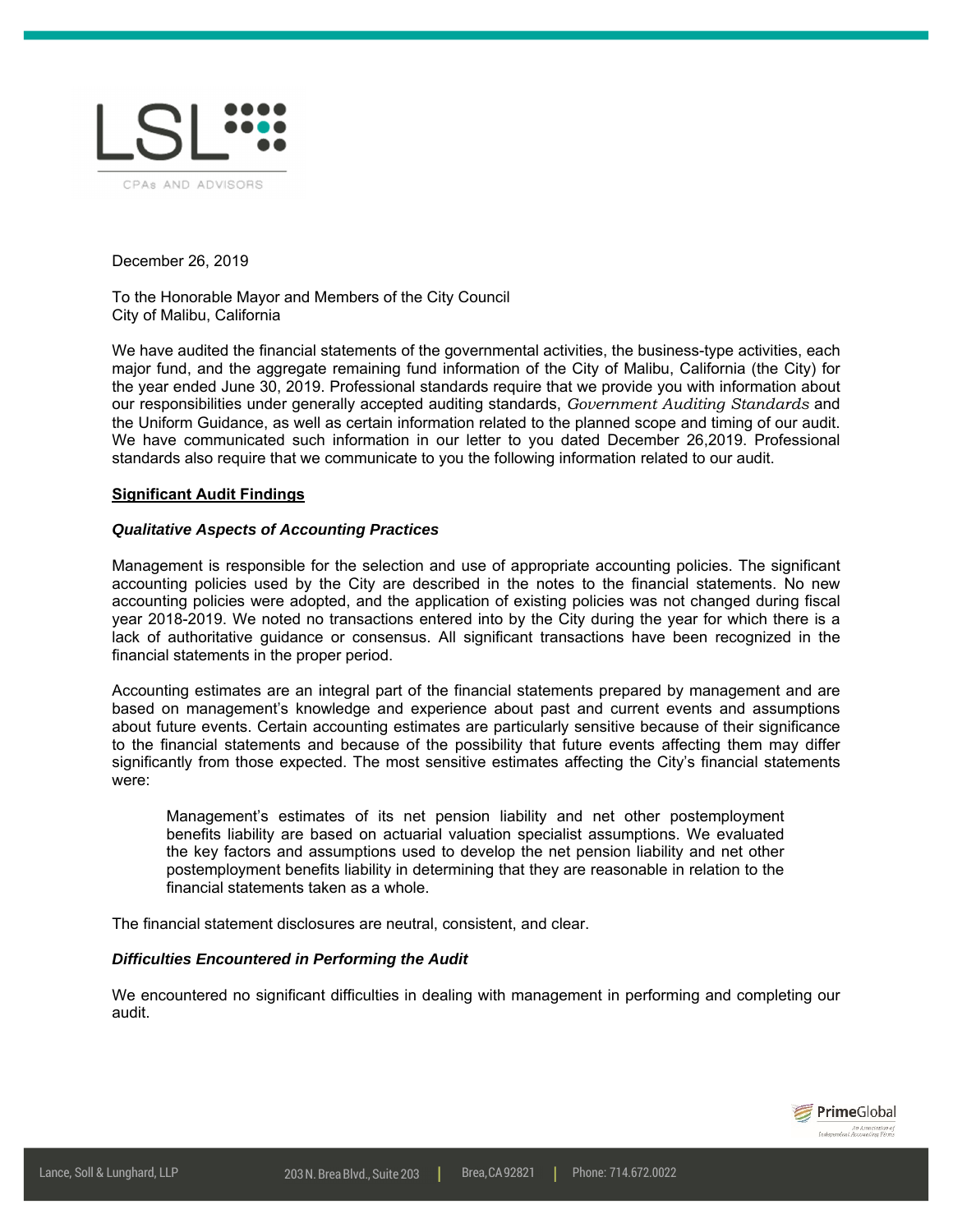

To the Honorable Mayor and Members of the City Council City of Malibu, California

### *Corrected and Uncorrected Misstatements*

Professional standards require us to accumulate all known and likely misstatements identified during the audit, other than those that are trivial, and communicate them to the appropriate level of management. These differences are described below. In addition, none of the misstatements detected as a result of our audit procedures were material, either individually or in the aggregate, to the financial statements taken as a whole.

|                                                             | <b>Current Year Over</b><br>(Under) Revenues and |                       |  |
|-------------------------------------------------------------|--------------------------------------------------|-----------------------|--|
|                                                             |                                                  | Expenditures/Expenses |  |
|                                                             |                                                  | and Changes in Fund   |  |
| Unadjusted Audit Differences                                | Balance/Equity                                   |                       |  |
| FEMA/OES grant revenue not recorded, due to late notice     |                                                  |                       |  |
| of revenue from grantor, and immaterial dollar amount.      | \$                                               | (21,095)              |  |
| Cumulative effect (before effect of prior year differences) |                                                  | (21,095)              |  |
| Effect of unadjusted audit difference - prior year          |                                                  |                       |  |
| Cumulative effect (after effect of prior year differences)  |                                                  | (21,095)              |  |
|                                                             |                                                  |                       |  |

#### *Disagreements with Management*

For purposes of this letter, a disagreement with management is a financial accounting, reporting, or auditing matter, whether or not resolved to our satisfaction, that could be significant to the financial statements or the auditor's report. We are pleased to report that no such disagreements arose during the course of our audit.

## *Management Representations*

We have requested certain representations from management that are included in the management representation letter dated December 26, 2019.

## *Management Consultations with Other Independent Accountants*

In some cases, management may decide to consult with other accountants about auditing and accounting matters, similar to obtaining a "second opinion" on certain situations. If a consultation involves application of an accounting principle to the City's financial statements or a determination of the type of auditor's opinion that may be expressed on those statements, our professional standards require the consulting accountant to check with us to determine that the consultant has all the relevant facts. To our knowledge, there were no such consultations with other accountants.

#### *Other Audit Findings or Issues*

We generally discuss a variety of matters, including the application of accounting principles and auditing standards, with management each year prior to retention as the City's auditors. However, these discussions occurred in the normal course of our professional relationship and our responses were not a condition to our retention.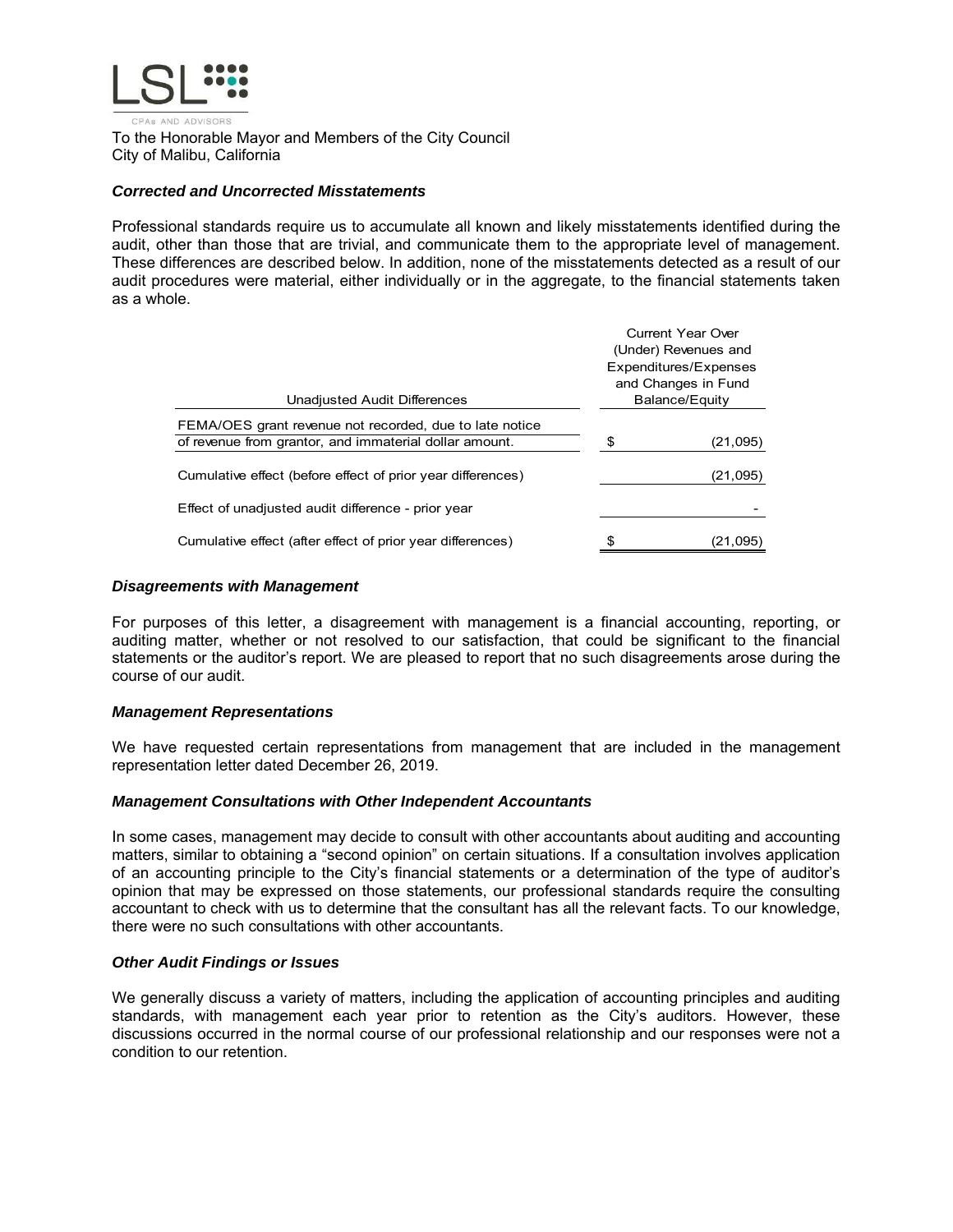

To the Honorable Mayor and Members of the City Council City of Malibu, California

# **Other Matters**

We applied certain limited procedures to the management's discussion and analysis; the budgetary comparison schedules for the general fund and grants special revenue fund; the schedules of plan contributions; the schedule of proportionate share of the net pension liability; and the schedule of changes in the net OPEB liability and related ratios which are required supplementary information (RSI) that supplements the basic financial statements. Our procedures consisted of inquiries of management regarding the methods of preparing the information and comparing the information for consistency with management's responses to our inquiries, the basic financial statements, and other knowledge we obtained during our audit of the basic financial statements. We did not audit the RSI and do not express an opinion or provide any assurance on the RSI.

We were engaged to report on the combining and individual fund statements and schedules which accompany the financial statements but are not RSI. With respect to this supplementary information, we made certain inquiries of management and evaluated the form, content, and methods of preparing the information to determine that the information complies with accounting principles generally accepted in the United States of America, the method of preparing it has not changed from the prior period, and the information is appropriate and complete in relation to our audit of the financial statements. We compared and reconciled the supplementary information to the underlying accounting records used to prepare the financial statements or to the financial statements themselves.

We were not engaged to report on introductory or statistical sections, which accompany the financial statements but are not RSI. Such information has not been subjected to the auditing procedures applied in the audit of the basic financial statements, and accordingly, we do not express an opinion or provide any assurance on it.

## New Accounting Standards

The following new Governmental Accounting Standards Board (GASB) pronouncements were effective for fiscal year 2018-2019 audit:

GASB Statement No. 83, *Certain Assets Retirement Obligations.* 

GASB Statement No. 88, *Certain Disclosures Related to Debt, including Direct Borrowing and Direct Placements.* 

The following Governmental Accounting Standards Board (GASB) pronouncements are effective in the following fiscal year audit and should be reviewed for proper implementation by management:

Fiscal year 2019-2020

GASB Statement No. 84, *Fiduciary Activities.* 

GASB Statement No. 90, *Majority Equity Interests - an Amendment of GASB Statement No. 14 and No. 61.* 

Fiscal year 2020-2021

GASB Statement No. 87, *Leases.* 

*GASB Statement No. 89, Accounting for Interest Cost Incurred before the End of a Construction Period.*